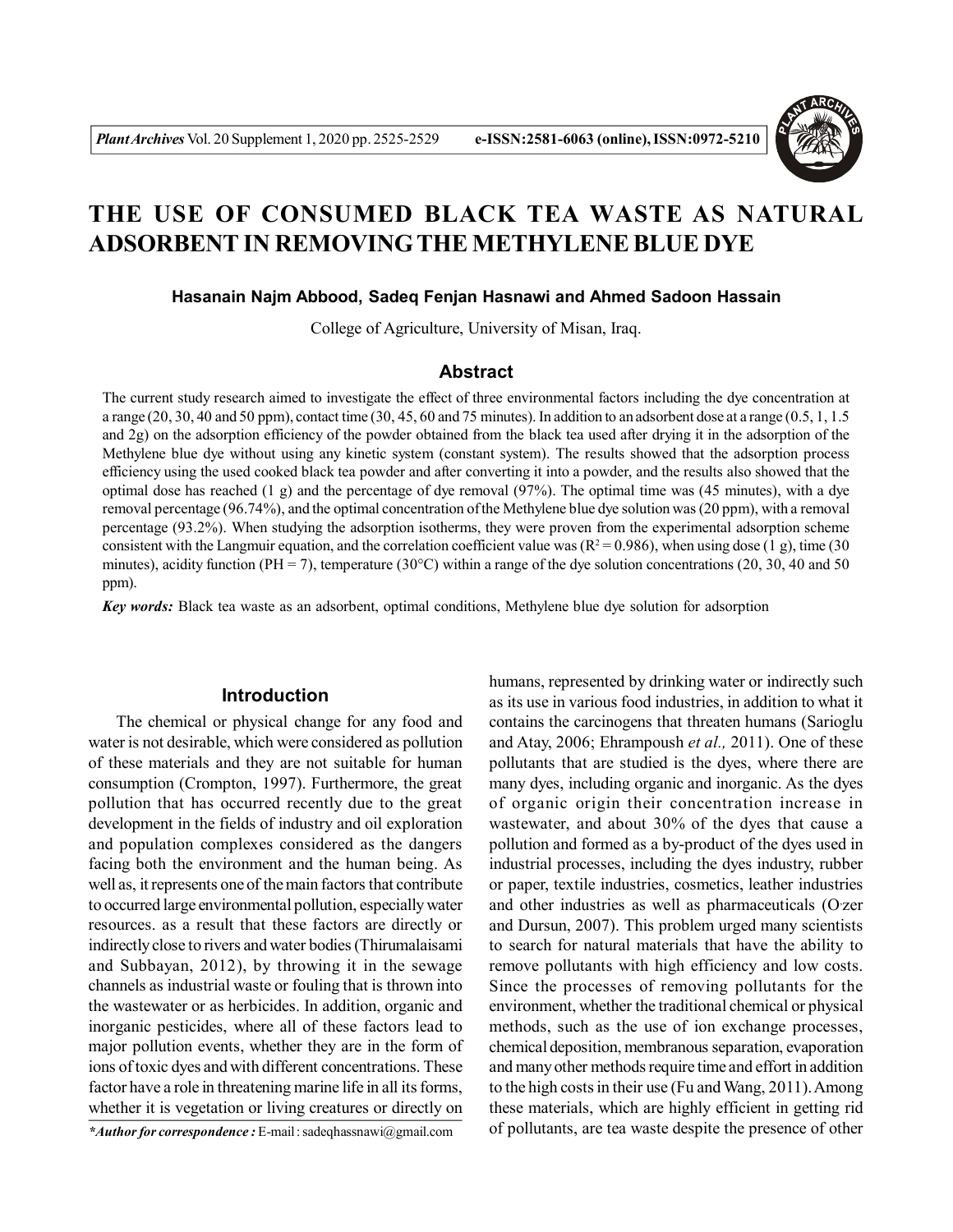materials, including activated carbon, eggshells waste, sunflower waste, etc. It's considered as one of the drinks that come after water in consumption, where the production of tea of various types reached annually (30,000,000) tons (Wan *et al.,* 2008). Moreover, the tea cultivation is mainly concentrated in the countries of Asia, because of its great economic returns in its production, as India's production of tea reached about 857,000 tons per year, with an average of 27.4% of the total world production. (Wasewar *et al.,* 2008) pointed out, that the amount of dry tea that is wasted at a rate of 4 kg per 100 kg of produced tea, in addition to the quantities of tea that are disposed of as waste after direct consumption. Altogether gives an indication of the huge amounts of waste that are not suitable for consumption and must be disposed of by throwing it as waste (Cay and Ozasik, 2004). In addition to possession of tea leaves on materials of a high nature in the adsorption of many dyes, because of these leaves possess cellulosic and tannin materials and many phenolic compounds that are the basis of carboxyl, Aromatic carboxyl, phenolic hydroxyl, and these oxyl groups. These are all functional groups that have an effective role in the high adsorption of many dyes that pollute the environment such as Methylene blue dye. Methylene blue dye is one of the organic dyes, which has a negative charge and is characterized by its toxicity in case of being thrown into the water, which causes many medical conditions when inhaled or taken orally.



**Fig. 1:** Structural formula for Methylene blue dye.

Therefore, it is necessary to get rid of and remove it from contaminated water, and this dye is a heterocyclic with a specific weight of 241.9 g/mol in a chemical formula  $3H_2O C_{16}H_{18}C{N_3}S$  and a wavelength of 668 nm (Hameed and Ahmad, 2009) as shown in Fig. 1. Therefore, the aim of the research was to obtain materials with low costs, available in large quantities, easy to obtain, and with a high ability to remove the pollution.

# **Materials and Methods**

### **Samples Collecting:**

The sample formed from the black tea waste was prepared from a group of cafes, and after collecting, it was cleaned from dirt and washed well with tap water, then it was soaked with distilled water. Subsequently, it was heated until boiling and then the water was removed and the process was repeated several times until obtained clear water without any dye. Furthermore, it was dried with an oven at a temperature of 105°C for 3 hours; where the process is repeated until fully dry tea leaves are obtained. Finally, it was crushed by a mill several times to obtain a smooth sample, and the sieving was done to it with a 700-micron laboratory sieve, then it was soaked in distilled water and conducting the heating process until boiling several times for the purpose of obtaining a sample free of any dye that might affect the results. After completing the proper preparation of the required sample, it was kept in a sealed plastic container until used in the process of removing the dye.

#### **Preparation of adsorption bags:**

Groups of bags used for tea were collected, including Lepton tea bags, and after being emptying it from the suitable tea for consumption. Then it was confirmed from not affecting the dye concentration by soaking the bags in the dye solution at a concentration of (20ppm) for a period of 24 hours and measuring the residual concentration with the spectrophotometer. After that, the tea waste (the sample used for adsorption) that was previously prepared and with different weights was placed inside these bags in the form of longitudinal straps and kept in a sealed box until use.

# **Study the factors affecting on adsorption process: Study the effect of dye concentration on adsorption:**

The concentrations represent by (20, 30, 40 and 50) ppm whose effect is studied on the adsorption process with a constant volume of  $(50)$  ml, constant dose  $(1)$  g, acidity function ( $pH = 7$ ). As well as, a constant temperature (30)°C, constant time (30) minutes and the particle size (700) microns, and then the residual concentration of the dye was measured by the spectrophotometer after filtering with filter paper and centrifuging the filtrate.

#### **Effect of time on adsorption:**

For the purpose of studying the effect of the best time for the adsorption process, four different contact times were chosen (30, 45, 60 and 75) minutes in a volume of (50) ml of the dye solution with a constant concentration of the dye (20ppm). Ten it was placed inside the glass cylinders with a capacity of (100 ml), at a constant acidity function ( $PH = 7$ ). Moreover, the constant dose of the adsorbent used as black tea waste (1) grams at a constant temperature (30)°C, and the particle size of the sample (700) microns without using any kinematic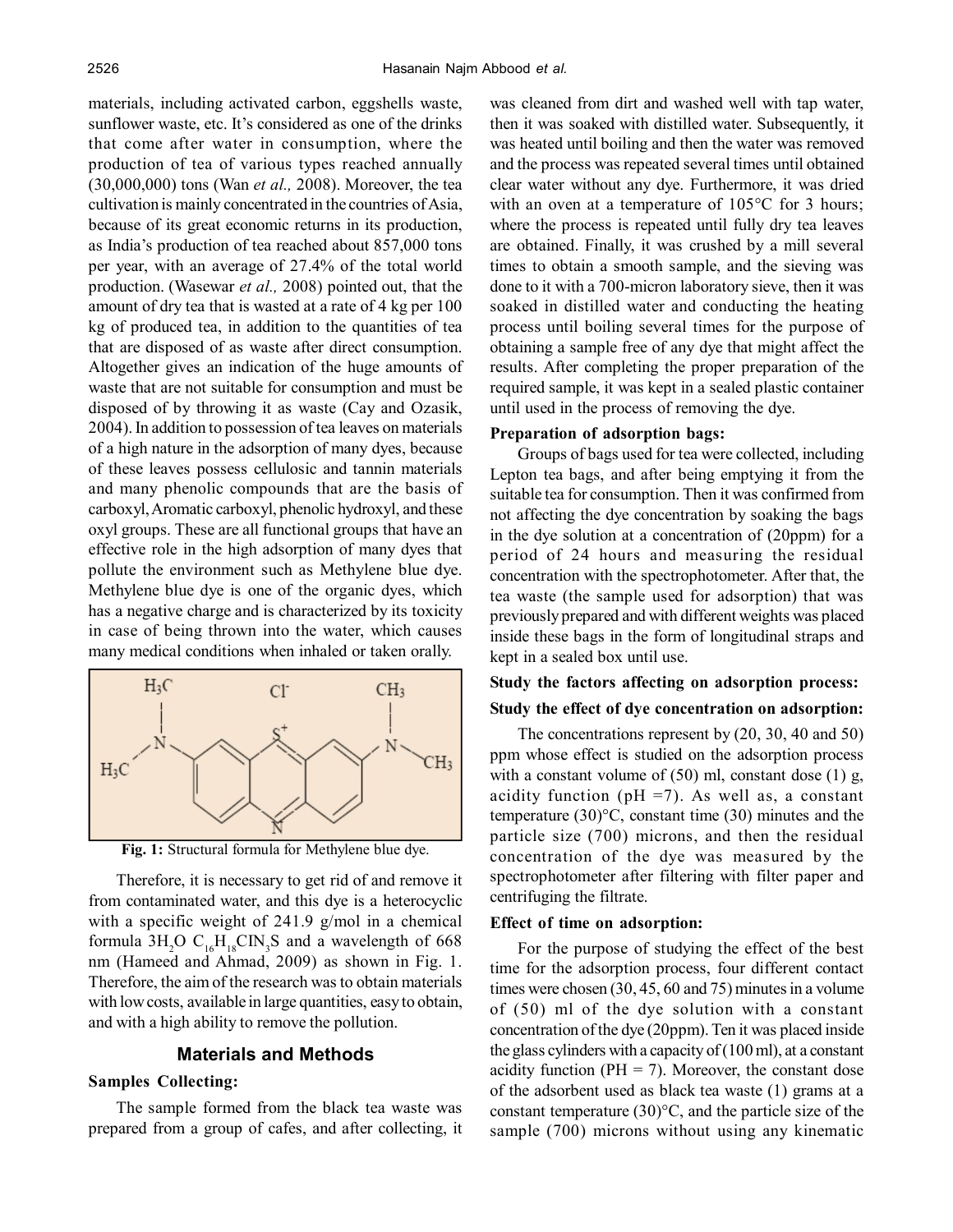mechanism. After completing, the process by the specified time, the bags that contain the adsorption were pulled and the filtering process was carried out with filter papers to get rid of the residue of the adsorbent if, exist. Then the centrifugal process of the filtrate was performed and then the residual concentration of the filtrate from the dye was estimated with the spectrophotometer with a wavelength of (668) nm.

#### **3- Effect of adsorbent dose on adsorption:**

The effect of a number of doses on adsorption process was studied by selecting four doses (0.5, 1, 1.5 and 2) g in a constant volume (50) ml of the dye solution and with a constant concentration of (20) ppm and acidity function (pH =7) at a constant temperature (30)  $^{\circ}$ C. In addition to the particle size of (700) microns at a constant time (45) minutes, and measure the residual concentration of the dye by spectrophotometer after the filtering and centrifugation of the filtrate.

# **4- Measurement of adsorption capacity and percentage of removal**

The adsorption capacity and the removal percentage were calculated by measuring adsorbent concentrations after the adsorption process (through equilibrium) Ce for all solutions in which the effect of variables on the adsorption process was studied, which includes (studying the effect of change in contact time, dye concentration, and contact time) (Shisuo *et al.,* 2016) as follows:

$$
Qe \quad \frac{(Co \quad Ce)Vsol}{W}, \qquad Qe \quad \frac{(Co \quad Ce)}{W} \quad 100
$$

Where:

 $Qe =$  Adsorbent capacity (g/mg)

 $Co = Initial concentration of the adsor bent solution$ (ppm)

 $Ce = Concentration of the adsor bent solution after$ equilibrium

 $V = Total$  volume of the adsorbent solution (liters)

 $W =$  Absorbent material weight (g)

 $R$  = Removal percentage

# **5- Study of adsorption isotherms:**

Through preparing the different concentrations of the Methylene blue dye (20, 30, 40 and 50) ppm with a constant size of (50)ml, constant temperature (30)°C. In addition, constant time (30) minutes and constant acidity function ( $pH = 7$ ) and the particle size of (700) microns, a constant dose (1)g. Furthermore, the absorbance was measured by the spectrophotometer to calculate the concentrations values at equilibrium (Ce) and then extract the adsorption capacity (Qe) in units  $(mg/g)$  from the following equation (Wang *et al.,* 2009):

$$
\frac{Ce}{Qe} \quad \frac{1}{a} \quad \frac{b}{a}Ce
$$

Ce= Solute concentration at equilibrium (ppm)

 $Qe =$  Adsorbent amount  $(mg/g)$ 

b, a are the constants of Langmuir and represent

 $b =$  Adsorption intensity (L/g), but (a) = adsorption capacity (mg/g).

# **Results and Discussion**

# **The effect of dye concentration on adsorption process:**

The study of the change effect in the dye solution concentration within the range (20, 30, 40 and 50 ppm) with constant temperature  $(30^{\circ}$ C), contact time  $(30^{\circ}$ minutes), acidity function ( $PH = 7$ ). In addition, a dose (1g), and the particle size of (700) microns in four constant volumes (50ml) there was an inverse relationship between the dyes concentration and the adsorption speed. The results of Table 1 and Fig. 2 showed that the removal percentage increases at the concentration (20ppm) and by (93.2%) and begins to decrease gradually when the concentration of the dye solution increases. As (Azlined *et al.,* 2007) mentioned that the reason for this, the dye molecules have occupied all the active sites located on the adsorbent surface. Therefore, any increase in the dye concentration remains constant, which leads to an increase in the dye concentration residual in the solution, because the dye molecules do not have sites on the adsorbent surface for binding with it and thus remain to bind with the solution particles. Thus, increase the residual dye concentration as it reaches at a concentration (50 ppm) to (4.21 ppm), where the removal percentage was  $(92.1\%)$ .

#### **The effect of contact time on the adsorption process:**



**Fig. 2:** Effect of dye initial concentration on adsorption process.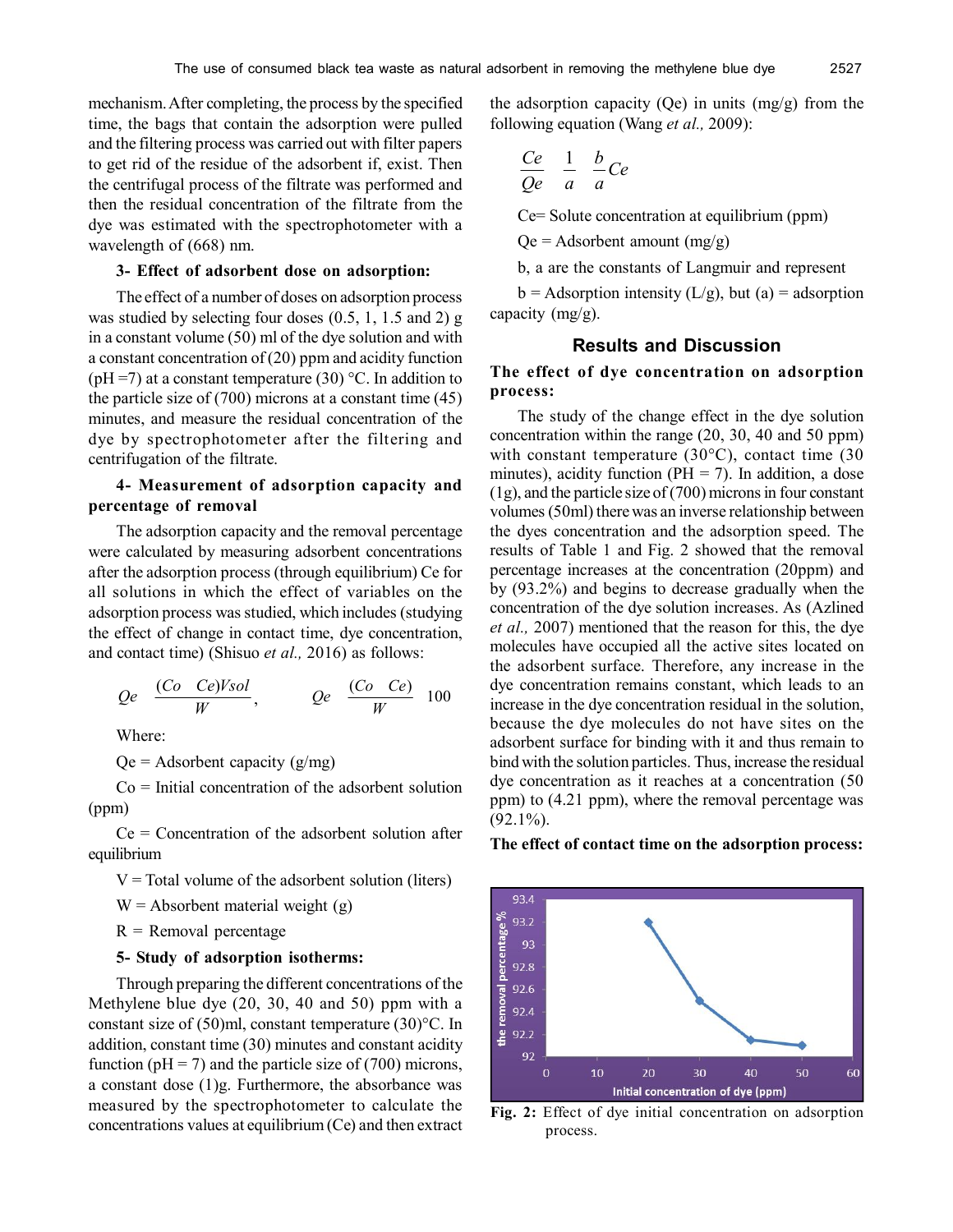The results of Table 2 showed the effect of contact time on the dye adsorption process where the rest of the variables remained constant ( the acidity function (PH = 7), temperature (30°C) and the solution volume (50mL), dose (1g) and the particle size of the adsorbent powder (700) microns. As it was observed that the adsorption capacity increased at the time (30 and 45 minutes) and the residual dye concentration increased at the time (60 and 75 minutes), because of the dye solution increase its attraction speed to the adsorbent surface at (45 minutes). Then the percentage of attraction between the dye solution and the adsorbent surface decreases due to the fact that the effective sites on the surface of the adsorbent are empty at the beginning of the adsorption process, and when a complete the full adsorption of the dye on the surface of the adsorbent.

There are no effective sites to complete the adsorption of the rest of dye, which leads to the stability of the adsorption process because the dye particles are directed to the adsorbent surface quickly for the purpose of adsorption on its surface when sufficient time is available to complete the process (Mall *et al.,* 2005). When saturation the surface containing the active sites, any increase in time has no effect of increased adsorption due to saturation of the adsorbent surface (Prasad and Santhi, 2012). Additionally, it was observed that the removal percentage is by (96.74%) at (45 minutes), while the percentage for adsorption at the time (60 and 75 minutes) decreases at a rate of (75.65-81.52%), respectively, as shown in Fig. 3.

#### **Effect of adsorbent dose:**

Through studying the removal effect of Methylene blue dye by black tea waste powder using a concentration of (20) ppm, a constant time (45) minutes, a constant



temperature (30 $^{\circ}$ C), a constant acidity function (PH = 7), and a constant particle size of (700) microns in doses (0.5, 1, 1.5 and 2) g as shown in Table 3 and Fig. 4. As it was observed that the relationship between the adsorbent dose and the adsorption speed is direct relationship, and was observed that increase the adsorbent dose has an effective role in increasing the adsorption speed of the dye (dye Removal), and the removal percentage increases at the doses of  $(0.5 \text{ and } 1)$ g  $(93\% \text{ and } 97\%)$ , respectively. The residual dye concentration after adsorption at both doses was (1.4 and 0.6) ppm respectively, where an inverse relationship observed between the material dose **Fig. 3:** The effect of contact time on the adsorption process.



**Fig. 4:** Effect of adsorbent dose on adsorption process.

Table 1: Effect of dye initial concentration on adsorption process and Ce / Qe and the adsorption speed. values.

| Amount of         | The initial             | <b>Concentration</b>   Adsorption |             | Ce/       | <b>Removal</b> |
|-------------------|-------------------------|-----------------------------------|-------------|-----------|----------------|
|                   | absorbent concentration | of equilibrium                    | capacity Qe | <b>Oe</b> | percentage     |
| (g <sub>m</sub> ) | of dye (ppm)            | Ce(mg/L)                          | (mg/g)      | values    | $\frac{0}{0}$  |
| (gm)1             |                         | 1.36                              | 0.093       | 14.62     | 93.2           |
|                   | 30                      | 2.253                             | 0.139       | 16.21     | 92.5           |
|                   | 40                      | 3.14                              | 0.184       | 17.07     | 92.15          |
|                   | 50                      | 4.21                              | 0.229       | 18.4      | 92.1           |

**Table 2:** the effect of contact time on the adsorption process.

| <b>Initial</b>       |    | Time   Concentration   Adsorption             |        | <b>Removal</b> |
|----------------------|----|-----------------------------------------------|--------|----------------|
| concentration  (min) |    | of equilibrium $ $ capacity Qe $ $ percentage |        |                |
| of dye (ppm)         |    | Ce(mg/L)                                      | (mg/g) | $\frac{0}{0}$  |
| $20$ (ppm)           | 15 | 1.522                                         | 0.9239 | 92.39          |
|                      | 30 | 0.652                                         | 0.9674 | 96.74          |
|                      | 45 | 4.130                                         | 0.7935 | 75.65          |
|                      | 60 | 3695                                          | 0.8152 | 81.52          |

However, the reason for this is that the increase in the adsorbent dose increases the adsorbent surface area, which in turn increases the number of active sites on the surface that allowing for increase bond speed between the adsorbent molecules and the dye (Hadi, 2010). Then the process was reversed and the relationship becomes inverse between the adsorbent dose and the

adsorption speed when the dose exceeds (1g). As the residual dye concentration increases and the adsorption percentage decreases, the reason for this is due to the agglomeration of the adsorbent particles, which causes a decrease in the number of effective sites on the adsorbent surface and in turn decreases adsorption speed (Khalid and Ahmed 2010).